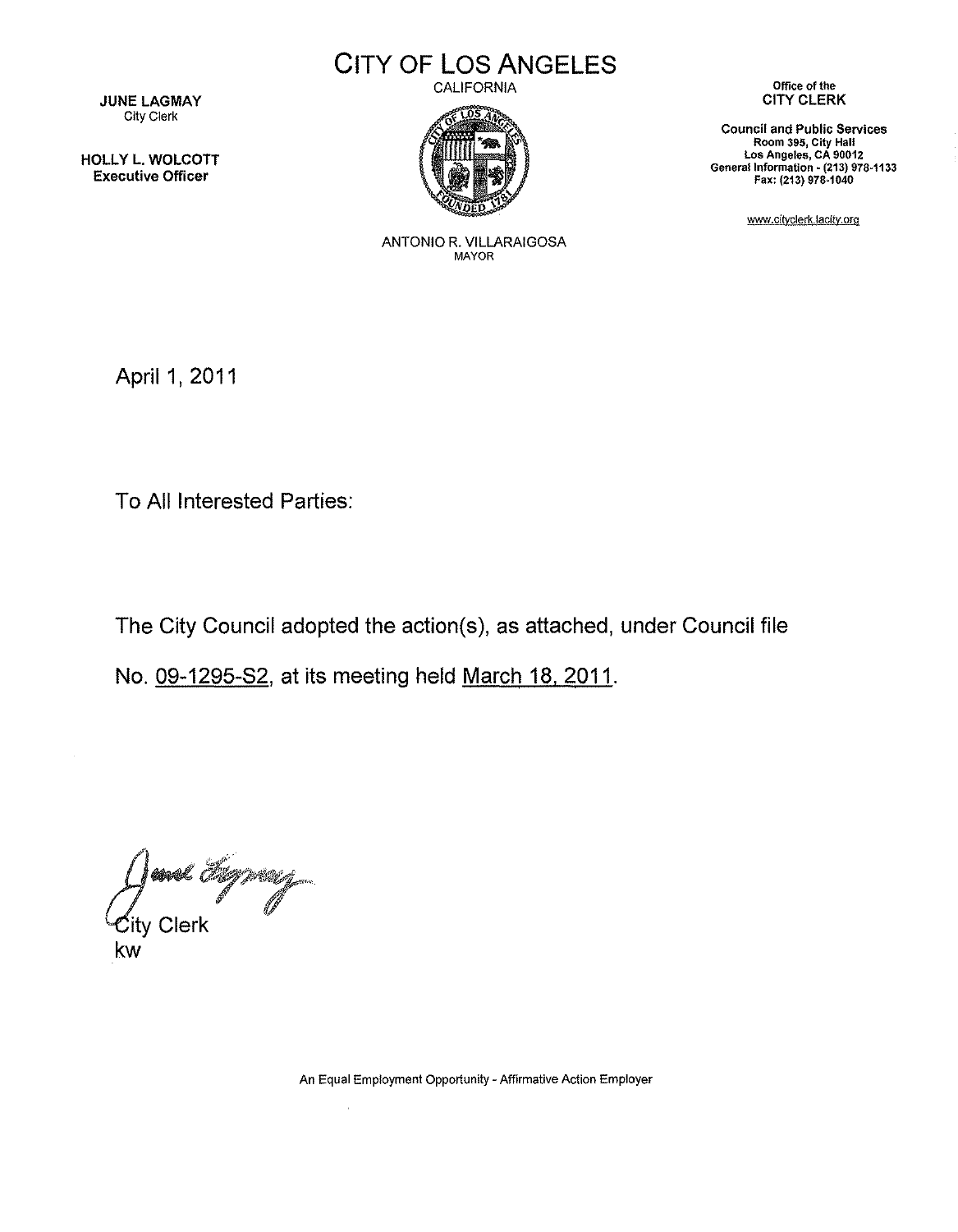| Mayor's Eime Stampt A Y CR |                  | <b>CITY Clerk's Time Stamp</b> |
|----------------------------|------------------|--------------------------------|
| 2011 MAR 21 PM 3: 04       |                  | $2011$ MAR 2 1 PM 3: 00        |
| <b>CITY OF LOS ANGELES</b> | <b>FORTHWITH</b> | <b>CITY CLEAK</b><br>В١        |
|                            |                  | DEPLITY                        |
|                            |                  |                                |

SUBJECT TO THE MAYOR'S APPROVAL

COUNCIL FILE NO. 09-1295-S2 COUNCIL DISTRICT

 $\frac{1}{2}$  . These there is a  $\alpha = 1$  ,  $\alpha = -\frac{1}{2}$  ,

COUNCIL APPROVAL DATE MARCH 18, 2011

RE: FUNDING FOR THE CONSTRUCTION OF A GRADE SEPARATION OF THE EXPOSITION LIGHT RAIL LINE AT SEPULVEDA BOULEVARD

LAST DAY FOR MAYOR TO ACT (10 Day Charter requirement as per Charter Section 341)

DO NOT WRITE BELOW THIS LINE - FOR MAYOR USE ONLY

**MAR 25 2011** 

APPROVED

,/ •

'DISAPPROVED

'Transmit objections in writing pursuant to Charter Section 341

DATE OF MAYOR APPROVAL OR DISAPPROVAL

Steno/091295.2.ml vow

 $\begin{array}{c}\n\mathbf{g} \\
\mathbf{g} \\
\mathbf{g} \\
\mathbf{g} \\
\mathbf{g} \\
\mathbf{g}\n\end{array}$ a in the set of  $\frac{1}{2}$  $\frac{1}{2}$ e)f  $\sum_{i=1}^{\infty}$ **AN 0: 21<br>1. EFK<br>TOPPOTR** <u>ो</u> ला

MAR 31 2011